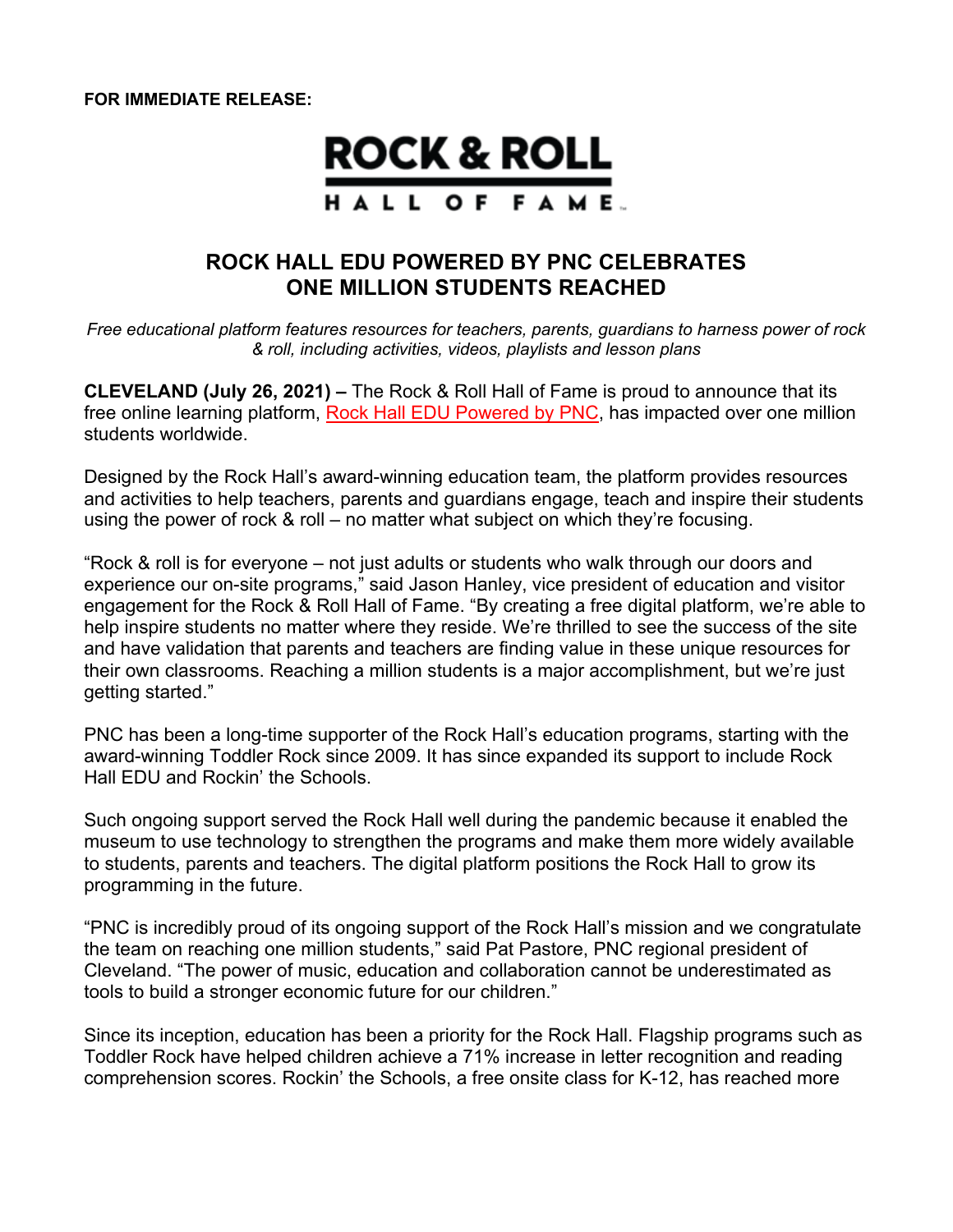than 350,000 students. More than \$10 million collected from museum admission taxes have gone directly to the Cleveland Metropolitan School District.

Rock Hall EDU is one of several important community engagement and educational initiatives supported by PNC Bank and the PNC Foundation under multi-year relationships. This includes Toddler Rock, building from the bank's early childhood education initiative PNC Grow Up Great®, and Rockin' the Schools, both of which are nationally recognized.

In addition to its digital acceleration and growth of Rock Hall EDU Powered by PNC, the Rock Hall plans to resume its onsite programs this fall.

The Rock & Roll Hall of Fame also is grateful for the generous support of AEP and AEP Foundation. AEP Foundation helped launch Rock Hall EDU and has since continued their support with an additional grant received in 2020 at the start of the pandemic when the need for free, digital educational resources was greater than ever before. This investment and partnership by AEP Foundation fuels the impact of Rock Hall EDU and allows the Museum to be able to offer these innovative, digital education resources for free to teachers and educators around the globe. This partnership allows the Rock Hall and AEP Foundation to combine the power and energy of music with education.

"We believe education is the foundation of brighter futures for our communities. Creating opportunities that help our youth unlock their thinking and create curiosity is what leads to future innovations," said Janelle Coleman, AEP Foundation president and VP of Corporate Philanthropy and Community Engagement. "The AEP Foundation is proud to support Rock Hall EDU and provide opportunities for students to access unique, captivating and quality arts education activities in the classroom."

Rock Hall EDU offers free access to lesson plans, activities and downloadable activity sheets, presentations, videos, playlists, writing prompts, and more. All materials meet national and state learning standards and can be accessed at rockhall.com/education.

Featured collections and assets include:

- **"It's Been Said All Along" Collection**: In every generation, Black rock & roll artists have elevated the conversation about social justice. Use this collection to bring the spirit of the physical or virtual exhibit to your students with a poster activity, an Aretha Franklin RESPECT lesson plan, a music and activism in the 21st century playlist and more.
- **Superbowl Halftime Show Collection**: The NFL's Super Bowl Halftime Show has been one of the most watched televised events of every year for decades. Months of planning with countless staff, crew and musical acts make this 15-minute, star-studded extravaganza possible. Teachers can use this collection to score points with students as they create, design and organize a Super Bowl Halftime Show of their own.
- **Class of 2021 Inductees Playlists**: The 2021 Class of Rock & Roll Hall of Fame Inductees spotlights the sounds, songwriting and creative input that have influenced rock and roll from its earliest years up through the modern day. Use these playlists to introduce learners to these remarkable artists from all corners of popular music history.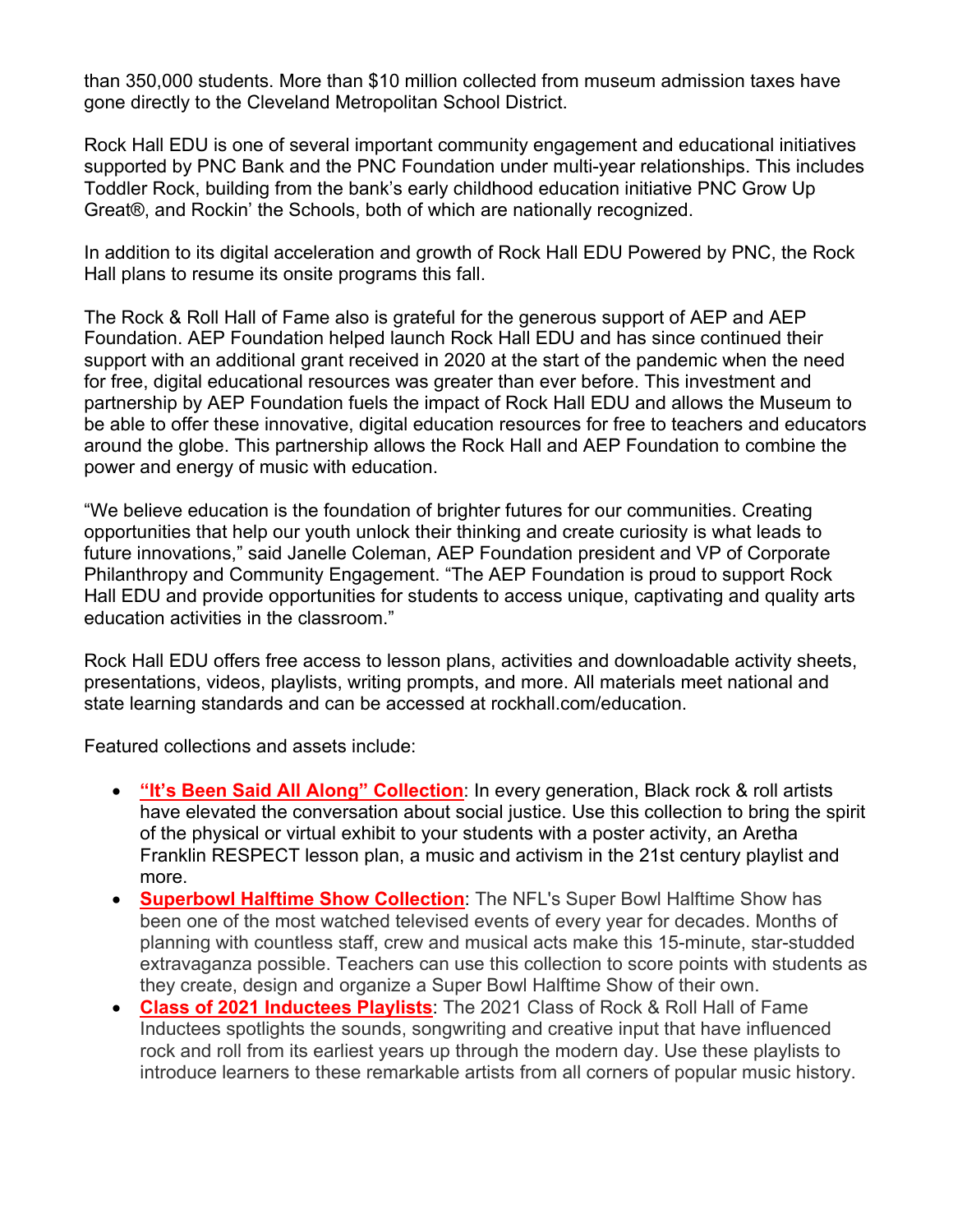• **Pride Collection**: The LGBTQIA+ Community has long been a part of the rock and roll story. Their perspectives and experiences have helped shape rock and roll. In recent decades, artists have used their music as a vehicle to support the community and champion rights. Use this collection to examine some of the LGBTQIA+ contributions to music.

The Rock & Roll Hall of Fame also is pleased to have the support of the Nordson Corporation Foundation and donors who made it possible for the Museum to continue to impact students, teachers, educators and parents through Rock Hall EDU.

Rock Hall EDU posts new content regularly and encourages parents and teachers to submit requests and feedback to edusupport@rockhall.org.

#### **About PNC Foundation**

The PNC Foundation, which receives its principal funding from The PNC Financial Services Group (www.pnc.com), actively supports organizations that provide services for the benefit of communities in which it has a significant presence. The foundation focuses its philanthropic mission on early childhood education and community and economic development, which includes the arts and culture. Through Grow Up Great, its signature cause that began in 2004, PNC has created a bilingual \$500 million, multi-year initiative to help prepare children from birth to age 5 for success in school and life.

#### **About PNC Bank**

PNC Bank, National Association, is a member of The PNC Financial Services Group, Inc. (NYSE: PNC). PNC is one of the largest diversified financial services institutions in the United States, organized around its customers and communities for strong relationships and local delivery of retail and business banking including a full range of lending products; specialized services for corporations and government entities, including corporate banking, real estate finance and asset-based lending; wealth management and asset management. For information about PNC, visit www.pnc.com.

#### **About AEP Foundation**

The American Electric Power Foundation is funded by American Electric Power and its operating subsidiaries. The Foundation provides a permanent, ongoing resource for charitable initiatives in the communities served by AEP and initiatives outside of AEP's 11-state service area. The Foundation focuses on improving lives through education from early childhood through higher education in the areas of science, technology, engineering and math and by meeting basic needs for emergency shelter, affordable housing and the elimination of hunger. Our Social and Racial Justice grant program, Delivering On the Dream, is for organizations whose mission and/or programming is committed to positive social and racial justice outcomes. Other foundation support may be offered to protect the environment, support healthcare and safety, and enrich life through art, music and cultural heritage.

### **About the Rock & Roll Hall of Fame**

Rock Connects Us. Our mission is clear: To engage, teach and inspire through the power of rock & roll. We share stories of the people, events and songs that shape our world through digital content, innovative exhibits, live music, and engaging programs. We value all by embracing talents, perspectives and experiences. We intentionally foster a diverse and